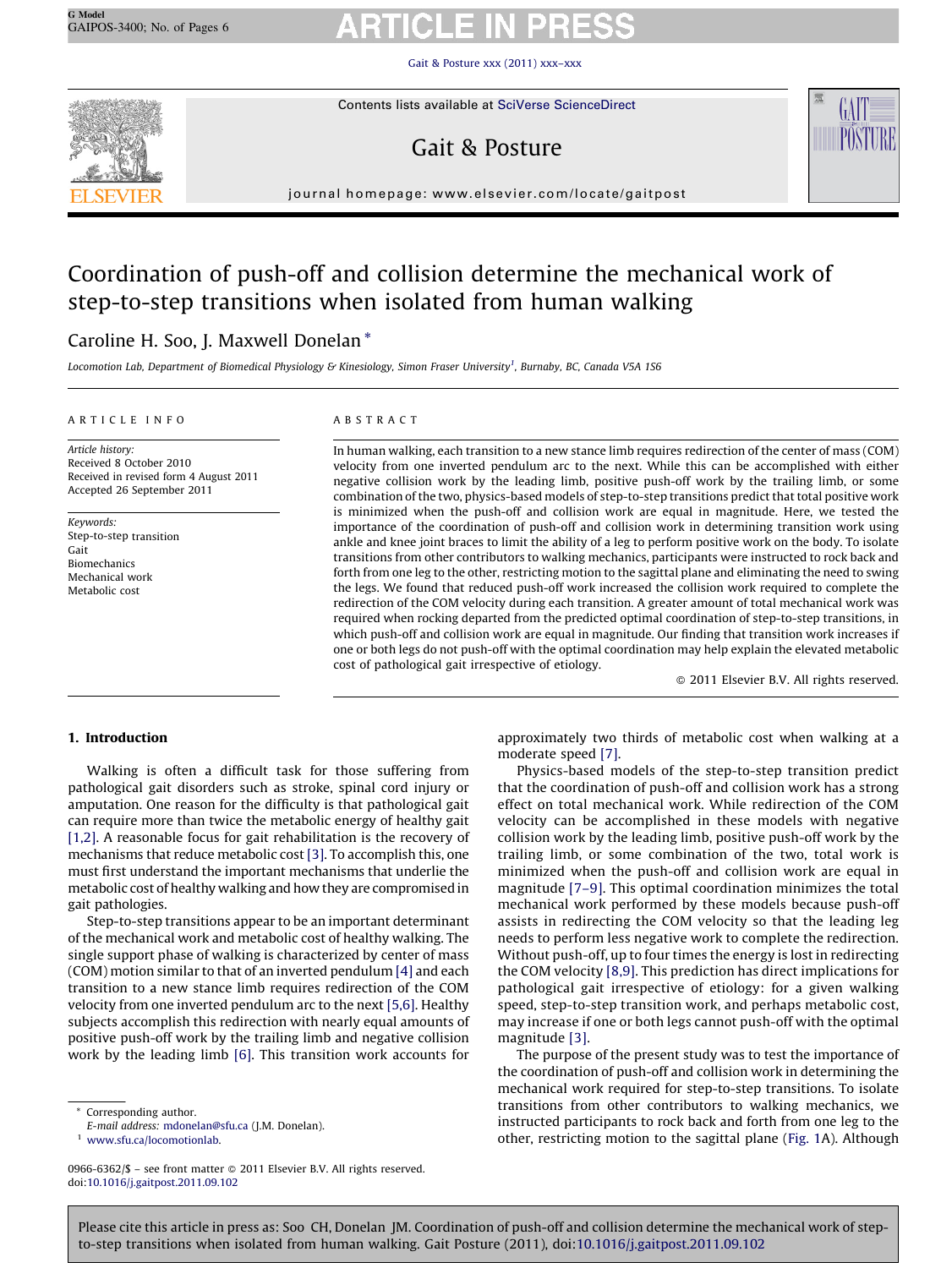<span id="page-1-0"></span>

Fig. 1. Model. (A) A physics-based model of sagittal plane rocking consisting of mass-less rigid legs of length L fixed rigidly to a point-mass pelvis. During single support phases, the system behaves as a single degree of freedom inverted pendulum. During the transition between single support phases, the COM velocity is redirected from the pre-transition velocity,  $v_{\text{pre}}$ , to post-transition velocity,  $v_{\text{post}}$ , using an impulsive push-off force acting along the trailing leg followed immediately by an impulsive collision force acting along the leading leg. A full rocking cycle consists of forward and backward half-cycles, defined by the direction of the COM velocity. Transitions between inverted pendulum phases occur in the middle of each half cycle with the front leg leading during the forward transition and the back leg leading during the backward transition. The step length, l, is determined by the angle between the legs. To keep the duration of forward and backward half-cycles equal, the front leg is actuated using a simple linear spring, k. (B) Hodographs illustrate the COM velocity changes at a step length of 0.8 L for three different transition work ratios, n, illustrated by the three different line styles. (C) Forward and backward push-off and collision work depend on the transition work ratio. Positive and negative values indicate push-off and collision work, respectively. When  $n = 1$ , the COM velocity is redirected during the forward and backward transitions with equal amounts of forward and backward push-off work. When  $n = 0$ , the front leg performs no push-off work during the backward transition relying entirely on the back leg push-off work during the forward transition to power the rocking motion. (D) The coordination of push-off and collision work has a strong effect on the total positive mechanical work required to rock. Here, the total positive mechanical work performed throughout the entire rocking cycle is divided by cycle duration and normalized for the value at  $n = 1$ .

rocking eliminates the need to swing the legs and progress forward, our recent research has demonstrated that the mechanics of rocking and walking transitions are remarkably similar in that they share the following characteristics: (a) the trailing leg performs positive push-off work while the leading leg performs negative collision work, (b) work is performed mainly during the transition periods, (c) the COM work rate increases strongly with step length, and (d) the increases in average COM work rate exact a proportional metabolic cost [\[10\].](#page-5-0)

To limit the ability of the front and back legs to perform positive work on the body, we used immobilization braces to restrict the motion of the front and back ankle and knee joints, respectively ([Fig.](#page-2-0) 2). We tested the hypothesis that, irrespective of which leg is immobilized, reducing push-off work will increase the collision work required to complete the redirection of the COM velocity during the transitions. More specifically, reducing push-off work by the back leg will increase the collision work required of the front leg when rocking forwards. Similarly, reducing the push-off work by the front leg will increase the collision work required of the back leg when rocking backwards.

We also hypothesized that a departure from the predicted optimal coordination of step-to-step transitions, in which push-off and collision work are equal in magnitude, increases the total mechanical work required to rock. Our previous research found that people prefer to rock with sub-optimal transition work coordination—they performed considerably more back leg pushoff work, and less front leg collision work, when rocking forwards and less front leg push-off work, and more back leg collision work, when rocking backwards [\[10\].](#page-5-0) This preference was not unexpected—people choose to move in a manner that minimizes metabolic cost and mechanical work is only one contributor to total energy expenditure. This is also true in walking where transition work is minimized with infinitely short and narrow steps but people prefer finite step lengths and widths in order to minimize metabolic cost [\[11,12\].](#page-5-0) The implication of the preference for sub-optimal transition work coordination in rocking is that it is not possible to predict the exact effect of restricting the back leg ankle and knee joints on total mechanical work. While a complete elimination of back leg push-off work will bring rocking even further from the optimal coordination pattern increasing the total mechanical work required to rock, a partial reduction may bring subjects closer to the optimal coordination pattern and reduce the total mechanical work. The predicted effect of immobilizing the front leg is clearer. Because people prefer to perform less push-off work with the front leg when rocking backwards, restricting its joints will cause a further departure from the optimal transition work coordination and increase the total mechanical work. Before describing the experiments in more detail, we use a simple physics-based model to motivate our hypotheses and predict how rocking dynamics depend on the coordination of transition work.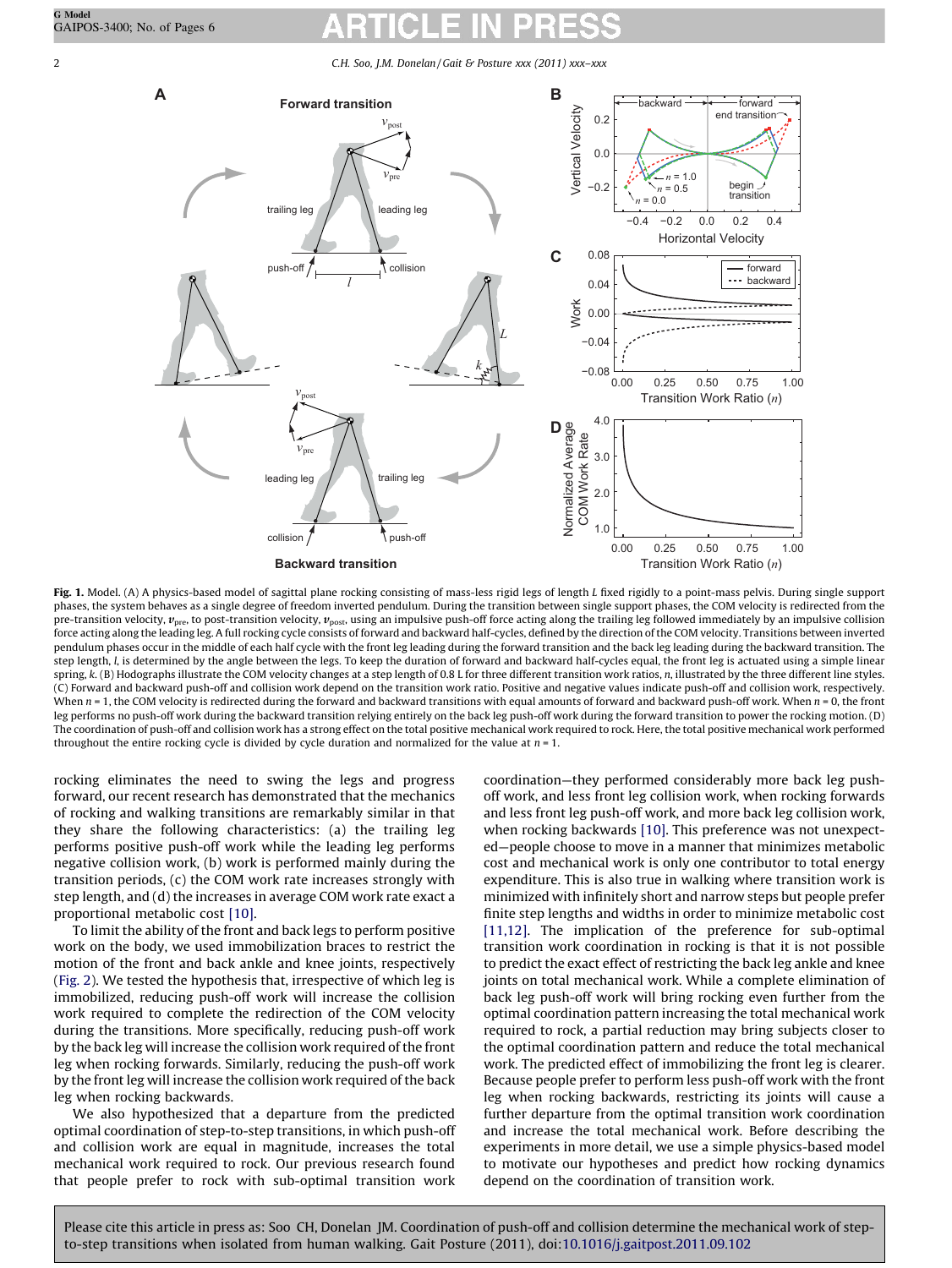<span id="page-2-0"></span>

Fig. 2. Experimental design. As illustrated in the middle panel, force plates measured the individual limb ground reaction forces while participants rocked back and forth from one leg to the other. They rocked at a constant step length (0.8 L), enforced using targets mounted on the force plates. In all trials, participants wore commercially available ankle and knee braces on both their front and back legs. Analysis of the motion of reflective markers attached to the limb joints confirmed that these braces effectively limited joint motion when locked. The left panel illustrates the reduction in the back ankle joint and back knee joint angular velocities in the back-locked condition-where the back ankle and knee joints were locked while the front ankle and knee were free to rotate—compared to the unlocked condition—where the ankle and knee joints of both the back and front legs were free to rotate. The right panel compares the angular velocity of the front ankle and knee joints in the front-locked condition to the unlocked condition. The presented data is the average across all participants.

#### 2. Materials and methods

#### 2.1. Model

In this model of back and forth rocking [\(Fig.](#page-1-0) 1), the COM velocity has to be redirected during each transition with some combination of push-off work by the trailing leg and collision work by the leading leg. To quantify the coordination of the COM velocity redirection, we used the transition work ratio  $n$ , previously defined as the ratio of backward push-off work to forward push-off work [\[10\].](#page-5-0) In this model, n has two additional and equivalent definitions: (a) the ratio of forward collision work to forward push-off work, and (b) the ratio of backward push-off work to backward collision work. To understand how the coordination of the COM velocity redirection affects rocking dynamics, we varied n between 0 and 1 by making the backward transition push-off work a fraction of the forward transition push-off work. Whenever forward push-off exceeded backward push-off  $(n < 1)$ , the model moved faster after the forward transition when compared to the backward transition [\(Fig.](#page-1-0) 1B). To keep the duration of forward and backward half-cycles equal, we actuated the front leg inverted pendulum phase using a simple linear spring with stiffness k [\[10\]](#page-5-0). We simulated rocking cycles at different transition work ratios (0– 1) and fixed step lengths, adjusting  $k$  and the initial conditions to find steady state cycles with equal half-cycle durations.

Analysis of the model demonstrated that while steady state rocking is possible at all transition work ratios, rocking dynamics depended strongly on the available push-off work. When  $n = 1$ , both the forward and backward transitions were accomplished with push-off and collision work of equal magnitude ([Fig.](#page-1-0) 1B and C). In contrast, the front leg was restricted from performing push-off during the backward transition when  $n = 0$  requiring the COM velocity redirection to be accomplished entirely with negative collision work by the back leg. The net negative work during the backward transition was balanced by net positive work during the forward transition with the COM velocity redirected entirely with pushoff work from the back leg. A greater amount of total positive mechanical work was required in this rocking model when there was an unequal division of push-off work between the forward and backward transitions [\(Fig.](#page-1-0) 1D).

The increases in total positive work were due to the combined effects of: (a) the increase in the positive push-off work required by the trailing limb to redirect the COM velocity when the redirection is not assisted by negative work by the leading limb, whichis onlypartially compensated by a reduction inthe positivework requiredduring the subsequent transition; (b) the backward pre-transition velocity increasing with a reduction in work ratio [\(Fig.](#page-1-0) 1B) requiring more work to complete the COM velocity redirection; and (c) the front leg actuation by the spring, required during single support when the work ratio is less than unity, contributing to the total positive work required to rock [\[10\]](#page-5-0). There was a very large penalty when front leg push-off was eliminated entirely, the total required work increased by 286% for  $n = 0$  when compared to  $n = 1$ . This nearly three fold increase was reduced to a more modest 20% penalty when  $n = 0.5$ illustrating that a little bit of push-off work went a long way toward reducing the total mechanical work. This general pattern was independent of step length, l.

#### 2.2. Experimental procedures

Eight healthy participants (7 males and 1 female; age  $28.0 \pm 3.6$  years; mass 74.8  $\pm$  10.6 kg; leg length 0.92  $\pm$  0.04 m; mean  $\pm$  standard deviation) wore commercially available ankle and knee braces on both their front and back legs (ProGait ST

Boot, Bledsoe Brace System, Grand Prairie, Texas). In the unlocked condition, both ankle and knee joints were free to rotate—the resistance to motion was negligible. In the front-locked condition, the front ankle brace locked the front ankle at  $110^\circ$  of extension. the front knee brace locked the front knee at  $180^\circ$  of extension, and the back leg ankle and knee joints were free to rotate. In the back-locked condition, the back ankle brace locked the back ankle at 90° of extension, the back knee brace locked the back knee at  $180^\circ$  of extension, and the front leg ankle and knee joints were free to rotate. Participants completed these three conditions in random order. Fig. 2 illustrates that these braces effectively limited joint motion.

Participants rocked at a constant step length (0.8 L), enforced by asking participants to contact two appropriately-spaced markers with their front foot heel and back foot toe. We enforced a constant dimensionless rocking frequency of 0.50 (25) cycles per minute, on average) by asking participants to match both their front and back foot ground contacts to a metronome beat. Post hoc analyses demonstrated that participants rocked at the desired step lengths and frequencies and that rocking halfcycles were of equal duration. Our university approved the protocol and participants gave their written informed consent prior to experimentation.

We measured the ground reaction forces, joint kinematics and metabolic cost during each rocking trial. Force plates measured the individual limb ground reaction forces and moments (Bertec Corporation, Columbus, OH) at 960 Hz and these signals were then low-pass filtered (4th order, zero-lag, 25 Hz cut-off, Butterworth filter). An 8-camera motion capture system (Vicon Motion Systems, Los Angeles, CA) recorded the kinematics of reflective markers placed bilaterally on the fifth metatarsal of the foot, the lateral malleoli, the lateral epicondyles of the knee, the greater trochanters, and on the sacrum. Marker data was captured at 120 Hz and then low-pass filtered (4th order, zero-lag, 6 Hz cut-off, Butterworth filter). We estimated metabolic power using measured oxygen consumption and carbon dioxide production (Vmax Encore, SensorMedics Corp., Yorba Linda, CA) [\[12,13\]](#page-5-0). To allow time for participants to reach steady state, we analyzed respiratory gases over the final three minutes, and ground reaction forces and kinematic data over the final minute, of each 6-min trial. Prior to beginning the rocking trials, we determined each participant's resting metabolic power during quiet standing and subtracted this cost from all their metabolic measurements.

#### 2.3. Data analyses

We calculated the work performed on the COM using the individual limbs method [\[6\]](#page-5-0). We defined each rocking cycle as beginning when the COM reversed direction from moving backward to moving forward, and averaged the joint angular velocities, COM velocities and COM work rates across rocking cycles within each trial. The various measures of work were calculated from cumulative time-integrals of the COM work rate during each phase of the rocking cycle (e.g. forward transition). The start and end of each transition were identified from the minimum and maximum vertical COM velocities, respectively [\[5\]](#page-5-0). Push-off work was defined as the positive work performed by the trailing limb during the transition and collision work was defined as the negative work performed by the leading leg during the transition. To quantify the coordination of push-off and collision work, we calculated the transition work ratio n as the average of two ratios: (a) the magnitude of forward collision work as a fraction of forward push-off work, and (b) the magnitude of backward push-off work as a fraction of backward collision work. This averaging is necessary because, unlike our rocking model, human subjects are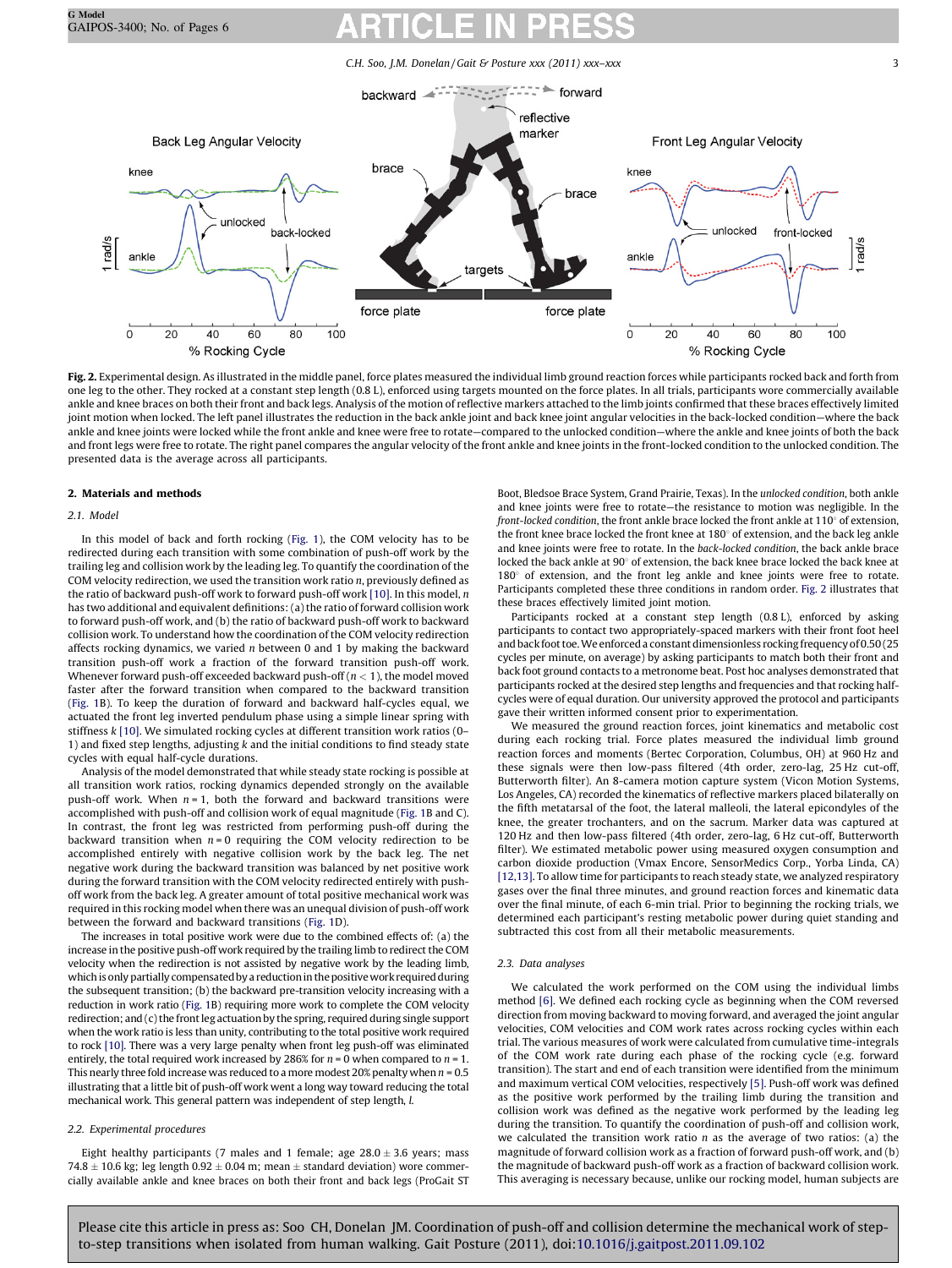<span id="page-3-0"></span>

Fig. 3. (A) Hodographs illustrate the sagittal plane COM velocity components. The forward and backward transitions began when the vertical COM velocity reached a minimum and it started to be redirected upwards (green circles). The transitions ended when the vertical COM velocity reached its maximum indicating that the velocity redirection was completed (red squares). In the front-locked condition, the COM travelled faster at the end of the forward transition when compared to the beginning, but travelled slower at the end of the backward transition when compared to the beginning. The change in magnitude of the COM velocity before and after each transition was reduced in the back-locked condition. (B) COM work rate. Restricting the motion of the front leg joints decreased the push-off by the front leg during the backward transition requiring an increase in negative work by the back leg to complete the COM redirection. The back leg compensated for the decrease in positive work during the backward transition by increasing push-off during the forward transition, reducing the negative work required by the front leg to complete the COM redirection. The back-locked condition reduced the push-off by the back leg during the forward transition resulting in a similar cascade of events. The presented data is the average across all participants. The left and bottom axes are in SI units, while the right and top axes are in dimensionless units. (For interpretation of the references to color in this figure legend, the reader is referred to the web version of the article.)

not required to exactly reverse their coordination of push-off and collision work during forward and backward transitions. We defined the average COM work rate as total positive COM work divided by rocking cycle duration.

We performed statistical comparisons using paired t-tests with a level of significance of  $p = 0.05$ . To account for differences in body size, we analyzed all variables in their dimensionless form using base units of participant mass, M, gravitational acceleration, g, and leg length,  $L$  [\[5,12\].](#page-5-0) We used average mass and leg length to re-dimensionalize variables and report results in SI units.

### 3. Results

Restricting the joint motion of a leg reduced its push-off work and increased the collision work required of the unrestricted leg in order to complete the COM velocity redirection (Figs. 3 and 4). During the forward transition, restricting the back leg reduced its push-off work by  $32 \pm 10\%$  (mean  $\pm$  standard deviation) and increased the front leg collision work by  $40 \pm 31\%$  relative to the



Fig. 4. Transition work. Positive values illustrate the positive COM work performed by the trailing leg during the transition (push-off work) while the negative values illustrate the negative COM work performed by the leading leg during the transition (collision work). Data for the forward and backward transitions are the bars on the left and right sides of the adjacent pairs, respectively. The heights of the bars indicate the averages, and the error bars the standard deviations, across all participants. The left axis is in SI units and the right axis is in dimensionless units.

unlocked condition ( $p = 1.9 \times 10^{-5}$  and  $p = 4.0 \times 10^{-3}$ , respectively). During the backward transition, restricting the front leg reduced its push-off work by 24  $\pm$  36% and increased the back leg collision work by 21  $\pm$  33% relative to the unlocked condition (p = 0.05 and p = 0.06, respectively). Subjects compensated for the reduction in locked leg push-off work by increasing push-off work in the unrestricted leg during the subsequent transition, which reduced the collision work required to complete the COM velocity redirection relative to the unlocked condition. Restricting the back leg increased front leg pushoff work by 50  $\pm$  34% (p = 1.9  $\times$  10<sup>-3</sup>) during the backward transition which decreased back leg collision work by 26  $\pm$  18% (p = 2.3  $\times$  10<sup>-3</sup>). Restricting the front leg increased back leg push-off work during the forward transition by 32  $\pm$  47% (p = 0.05) which decreased front leg collision work by  $28 \pm 32\%$  (p = 0.02).

As hypothesized, a departure from the predicted optimal coordination for step-to-step transitions, in which push-off and collision work are equal in magnitude, increased the total mechanical work required to rock. When compared to the unlocked condition, which had a transition work ratio of 0.47  $\pm$  0.21, restricting the front leg increased the difference between



Fig. 5. Average COM work rate (A) and metabolic power (B) in the back-locked, unlocked and front-locked conditions. The heights of the bars indicate the averages, and the error bars the standard deviations, across all participants. The asterisks indicate significant differences between conditions ( $p < 0.05$ ).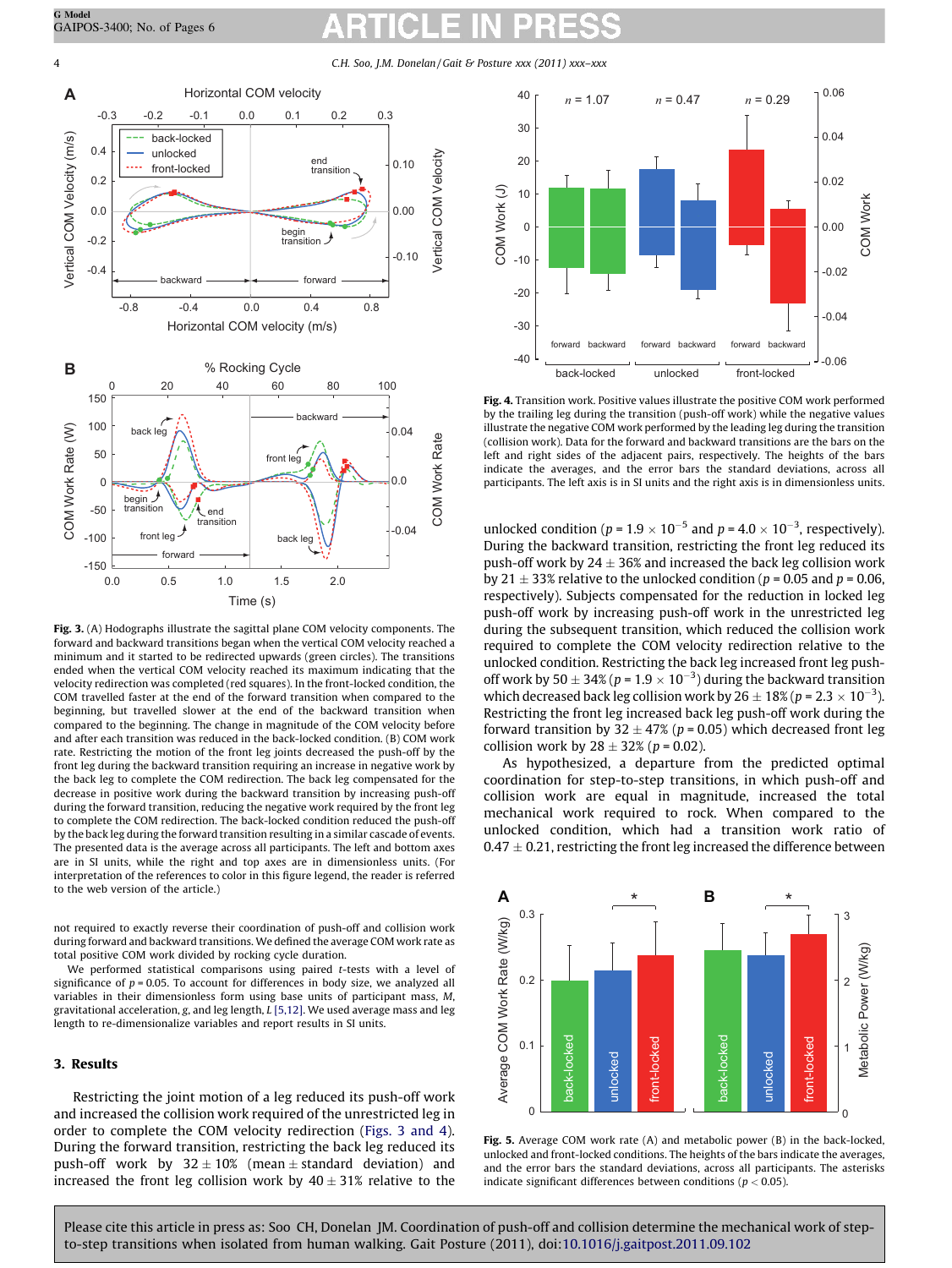<span id="page-4-0"></span>push-off and collision work in both forward and backward transitions reducing transition work ratio to 0.29  $\pm$  0.19 (p = 0.05). This shift away from the optimal coordination increased the average COM work rate by 11  $\pm$  11% (p = 0.02, [Fig.](#page-3-0) 5A). The increase in mechanical work came with a metabolic penalty—metabolic power increased by  $15 \pm 12\%$  (p =  $5.6 \times 10^{-3}$ , [Fig.](#page-3-0) 5B). Restricting the back leg decreased the difference between push-off and collision work in both forward and backward transitions yielding a work ratio of 1.07  $\pm$  0.69  $\,$ (p = 8.5  $\times$  10<sup>-3</sup>). This shift towards the optimal coordination resulted in a 8  $\pm$  12% reduction in average COM work rate that is consistent with the hypothesis but short of statistical significance ( $p = 0.06$ ). Any savings in metabolic cost due to the reduction in COM work in the back-locked condition relative to the unlocked condition appeared to be offset by a metabolic penalty for forcing subjects away from their preferred manner of rocking resulting in no change to the metabolic power required to rock ( $p = 0.45$ ).

### 4. Discussion

The coordination of push-off and collision work appears to be important for determining the mechanical work required for stepto-step transitions. Forcing subjects to redirect the COM velocity with an unequal division of work between push-off and collision, accomplished by restricting the motion of the front leg joints, resulted in an increase in total mechanical work. The increase in mechanical work was modest (11%) but in line with that predicted by our simple rocking model; a decrease in transition work ratio from 0.47 to 0.29 increased the mechanical work to rock in the model by 15% at a simulated step length of 0.8 L.

Coordination patterns that minimize mechanical work do not necessarily minimize metabolic cost. In our control condition, participants preferred to rock with a transition work ratio of 0.47 performing significantly more push-off work during forward transitions than during backward transitions [\(Figs.](#page-3-0) 3 and 4). The mechanical work penalty for this preferred transition work ratio was not severe—mechanical work was only 8% lower in the backlocked condition in which the transition work ratio was near unity ([Figs.](#page-3-0) 4 and 5). We suspect that participants preferred this manner of rocking because the forward-pointing foot allows the ankle to push off effectively during the forward transition, but little ankle joint displacement is available for pushing off when moving backward. While the knee joint could perform backward push-off work, it would necessitate that participants keep their knee bent during the previous inverted pendulum phase—a metabolically expensive strategy [\[14,15\]](#page-5-0).

Our experiment has a number of limitations that should be taken into consideration before extrapolating our findings to healthy and pathological walking. First, our subjects preferred to rock with suboptimal transitions which differs considerably from healthy walking where the work to redirect the COM velocity is partitioned more equally between the trailing and leading legs [\[6\].](#page-5-0) Consequently, restricting the back leg in walking to reduce its push-off work would likely effect walking in a manner more similar to what we found for the front-locked condition than the back-locked condition—more required collision work, a less optimal transition work ratio, more total mechanical work and an increase in metabolic cost. Second, the COM in rocking does not continuously progress forward as in walking, but reverses directions twice for each rocking cycle. As a result, the COM velocity at the beginning of each transition is lower in rocking than walking when comparing the two at the same step length and frequency, thus requiring less work to redirect the COM velocity. In terms of mechanical work, rocking in our control condition was roughly equivalent to a slow walk—the average COM work rate during rocking was  $0.22 \pm 0.04$  W/kg while walking at 0.75 m/s has an average COM work rate of 0.28  $\pm$  0.01 W/kg [\[6,7\]](#page-5-0). At faster walking speeds, we anticipate larger effects of immobilization; the required push-off work increases strongly with speed due to increases in both the COM velocity and the angle over which it must be redirected [\[5,7\].](#page-5-0) A third limitation is that our method of restricting the ankle and knee joints did not entirely eliminate the contribution of the trailing leg to redirecting the COM velocity. This was due to three factors: (a) the locked braces still underwent some angular displacement [\(Fig.](#page-2-0) 2), (b) subjects reported that the body retained some ability to move within the brace itself, and (c) the curved shape of the brace rocker bottom helped passively redirect the COM velocity [\[16\].](#page-5-0) While it may have been desirable to use conditions that simulated faster walking, as well as further restricting the ability of our subjects to pushoff, we nevertheless feel that our current experimental paradigm was effective at testing our predictions.

The effect of coordinated transition work on total mechanical work may have direct implications for understanding pathological gait. Two general characteristics of gait pathology, irrespective of etiology, are the reduction in coordination and strength of one or both legs and the increase in the metabolic cost required to walk. In persons with stroke, for example, mechanical work measurements suggest that the paretic leg performs less push-off work and that the metabolic cost of walking is elevated [\[17,18\]](#page-5-0). Similarly, amputees expend more energy to walk at the same speed as individuals with both limbs intact, and the energetic penalty increases with the degree of amputation [2]. Houdijk and colleagues have found an association between the coordination of step-to-step transitions and metabolic cost in amputees and subjects with total ankle arthroplasty [\[19,20\]](#page-5-0). This also appears to be the case in children with cerebral palsy who, when compared to healthy children, exhibit a large reduction in push-off work and large increases in both collision and total mechanical work, helping to explain their elevated metabolic cost [\[21,22\].](#page-5-0)

The optimal transition hypothesis may help guide designs of rehabilitation strategies and assistive devices aimed at lowering metabolic cost and increasing patient mobility. For assistive devices, Collins and Kuo have already begun this effort using a computer-controlled artificial foot to replace push-off work in intact subjects with an artificially impaired ankle [\[23\]](#page-5-0). Perhaps the metabolic cost of walking after stroke or spinal cord injury could be lowered by electrically stimulating the paretic leg extensors to assist push-off in a manner similar to that currently used to correct drop foot [\[24\]](#page-5-0). For rehabilitation strategies, the energetics of stepto-step transitions indicate that training should target not only the strength of paretic leg extensor muscles but also their ability to perform mechanical power with the appropriate timing. The physics suggests that for those who can not push-off at all, small improvements can make a big difference in step-to-step transition work and metabolic cost, perhaps allowing those patients to walk further and faster.

### Acknowledgements

We thank Steve Robinovitch for the kind use of his equipment and Bledsoe Braces for the donation of experimental equipment. This work was supported by MSFHR and CIHR grants to JMD.

#### Conflict of interest

None.

### References

- [1] Gonzalez EG, Corcoran PJ. Energy expenditure during ambulation. In: Downey JA, Myers SJ, Gonzalez EG, Lieberman JS, editors. The physiological basis of rehabilitation medicine. Boston: Butterworth-Heinemann; 1994. p. 413–46.
- Waters R, Mulroy S. The energy expenditure of normal and pathologic gait. Gait Posture 1999;9(3):207–31.
- Kuo AD, Donelan JM. Dynamic principles of gait and their clinical implications. Phys Ther 2010;90(2):157–74.